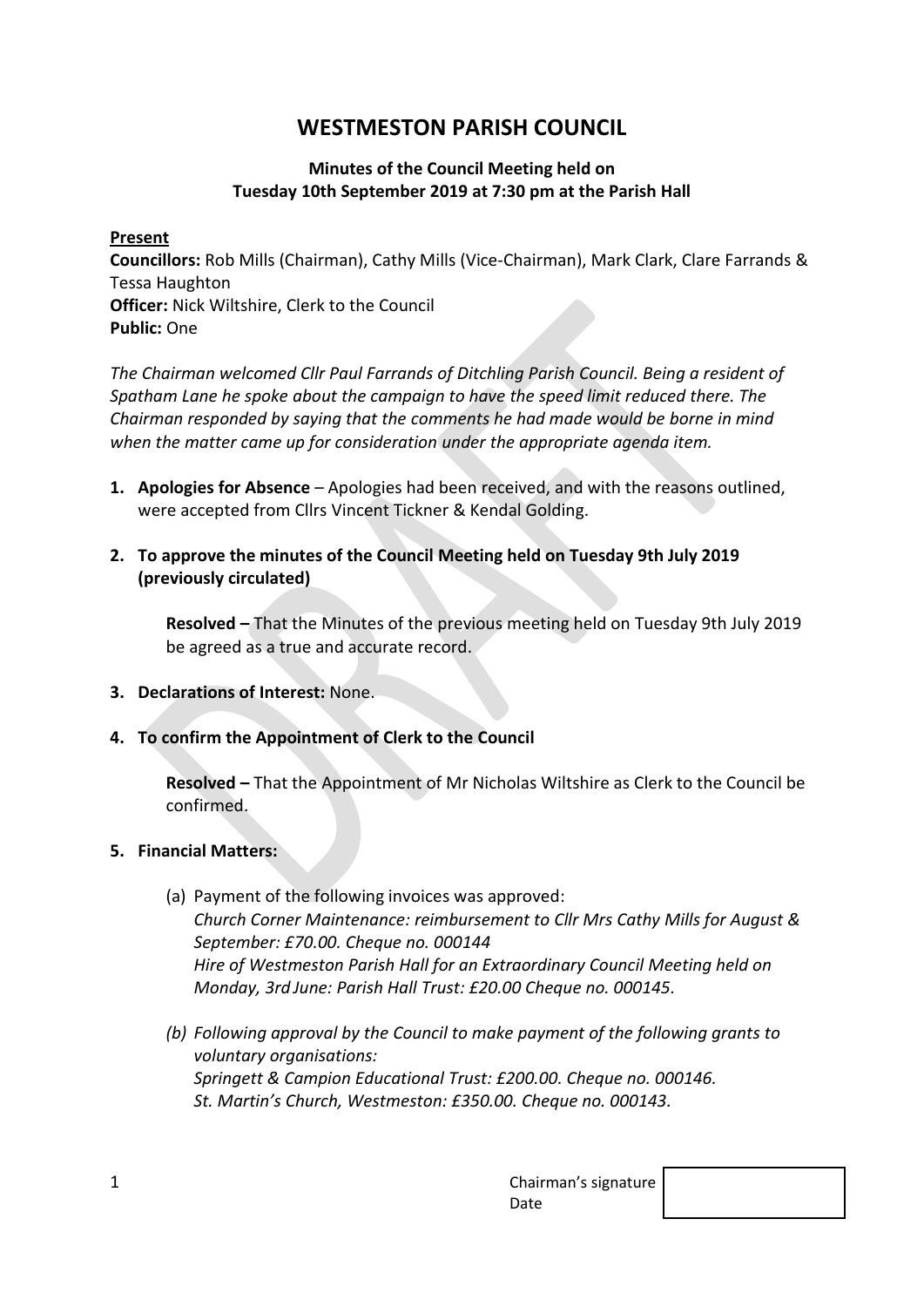**6. Beacon Parishes Neighbourhood Plan Implementation**: Cllr Mark Clark reported he had emailed the Clerk of DPC asking about the terms of reference of the Planning Committee.

# **7. Beacon Parishes Traffic Group:**

# **To consider draft application for Section 106 funding in respect of consultancy fees.**

Background information was circulated to Members prior to the meeting and forms an attachment to these minutes. Some discussion ensued, culminating in a proposal being made by The Chairman and seconded by Cllr Clare Farrands. This was voted on and carried unanimously.

**Resolved –** That in the absence of a plan, scheme or other clearly defined course of action in respect of traffic matters, Westmeston Parish Council is unable to support the Beacon Traffic Group's proposal of employing a traffic consultant.

**8. Spatham Lane Speed Limit:** The Chairman reported that the total cost estimated by Highways of £35K, could be reduced by 50% through match-funding, leaving the balance of £17.5K to be provided by the parishes of Westmeston and Ditching. Some residents in Spatham Lane are prepared to contribute. Funding could be obtained from other funding streams, such as the Rampion Community Benefit Fund, Gatwick Airport Community Trust or approaching the Police and Crime Commissioner for contributions.

**Resolved –** That the information be noted.

**9. Planning: Westmeston Place, Lewes Road, Westmeston BN6 8RH [\(SDNP/19/01316/LIS\)](https://planningpublicaccess.southdowns.gov.uk/online-applications/applicationDetails.do?activeTab=documents&keyVal=POK83PTUKH300)** - Repair existing lean-to greenhouse. Brick walls & flint walls are to remain in place with the wooden frame to be replaced. Replacement of existing wooden windows at front of building with like for like design granted. Approved.

**Resolved –** That the information be noted.

**10. Church Corner:** Cllr Cathy Mills reported that the monthly cutting of grass and tidy continues. The Monday Group have reinstated the Finger Post to Ditchling. Some residents have expressed concerns for their safety when using the public footpath along "The Bank". Following discussions with Highways, the suggestion from the public to install barriers was considered unsuitable for the location. It was agreed that the deteriorating bollards/edge-markers will be replaced and added to at the northern end of the exposed path.

**Resolved –** That this Council will continue to monitor the conditions of the Conservation Area.

**11. ICO registration:** Cllr Cathy Mills explained that registration was required as a list of email addresses is held by the Council. A Data Control Officer needed to be appointed. As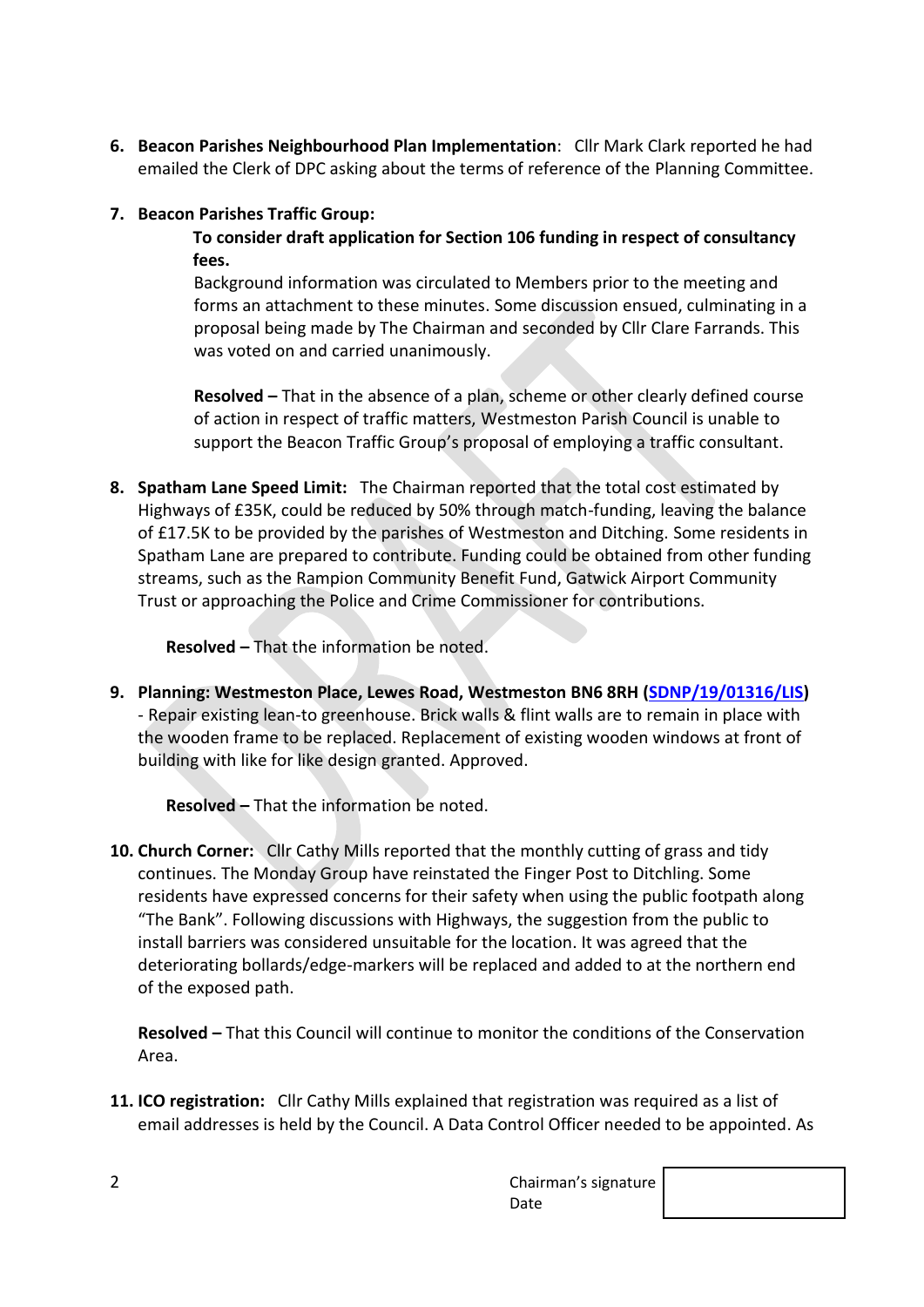she held the list, Cllr Cathy Mills suggested herself and was proposed by Cllr Clare Farrands and seconded by Cllr Tessa Haughton. Consequently, there is a requirement to pay an annual fee of £40.00.

**Resolved –** That it be noted that Cllr Cathy Mills is Data Control Officer for Westmeston Parish Council and that the payment of the annual fee to the ISO be authorised. *Following approval by the Council to make this payment of £40.00: Cheque no. 000147.*

#### **12. Items for information only and referral to next agenda.**

- (a) An article about the speed limit campaign in Spatham Lane appeared in a recent issue of The Brighton Argus.
- (b) ASB has occurred in the Industrial Park and The Potteries needs to be monitored.
- (c) The monthly litter pick held on Monday 2nd September was again well-supported.
- (d) The SDNP has agreed to install a boundary "Gateway" in Spatham Lane; the completion of formalities is awaited.

#### **13. Date of next meeting: Tuesday 12th November at 7.30pm.**

The meeting closed at 8:23 pm.

**Item 9. Beacon Parishes Traffic Group.** To consider draft application for Section 106 funding in respect of consultancy fees.

The following is intended, in advance of the meeting, to set out the background and reasons for putting this before Council.

The Group was formed in autumn 2017, to deal with road safety issues following an incident of dangerous driving resulting in serious injury to a local resident and death of a horse on Spatham Lane.

Membership is composed of Councillors from Ditchling, Westmeston and Streat. From time to time other interested parties are invited to participate. The task of the group became linked with the aspirational issues published in Neighbourhood Plan. The main aim being road safety and traffic problems in the area.

As previously reported, the priority was improving quality of life on Spatham Lane, to counteract extreme traffic and driver behaviour perceived as criminal. To this end WPC campaigned and organised speed and traffic volume surveys, public consultations and much more. This led to commissioning a Feasibility Study resulting in recommendations to lower the national speed limit to 40 mph. Once in place, the new limit would allow changes to be made, designed to influence driver behaviour. It has to be said that WPC has been the sole driver of the campaign, with no input from DPC which is equally the benefactor on behalf of their residents. It was unreasonable to involve Streat in this scheme.

The principal hurdle remains the funding of the project. The aim is clear and results we believe to be justified. The overall cost is circa. £35000. If our application for 50%